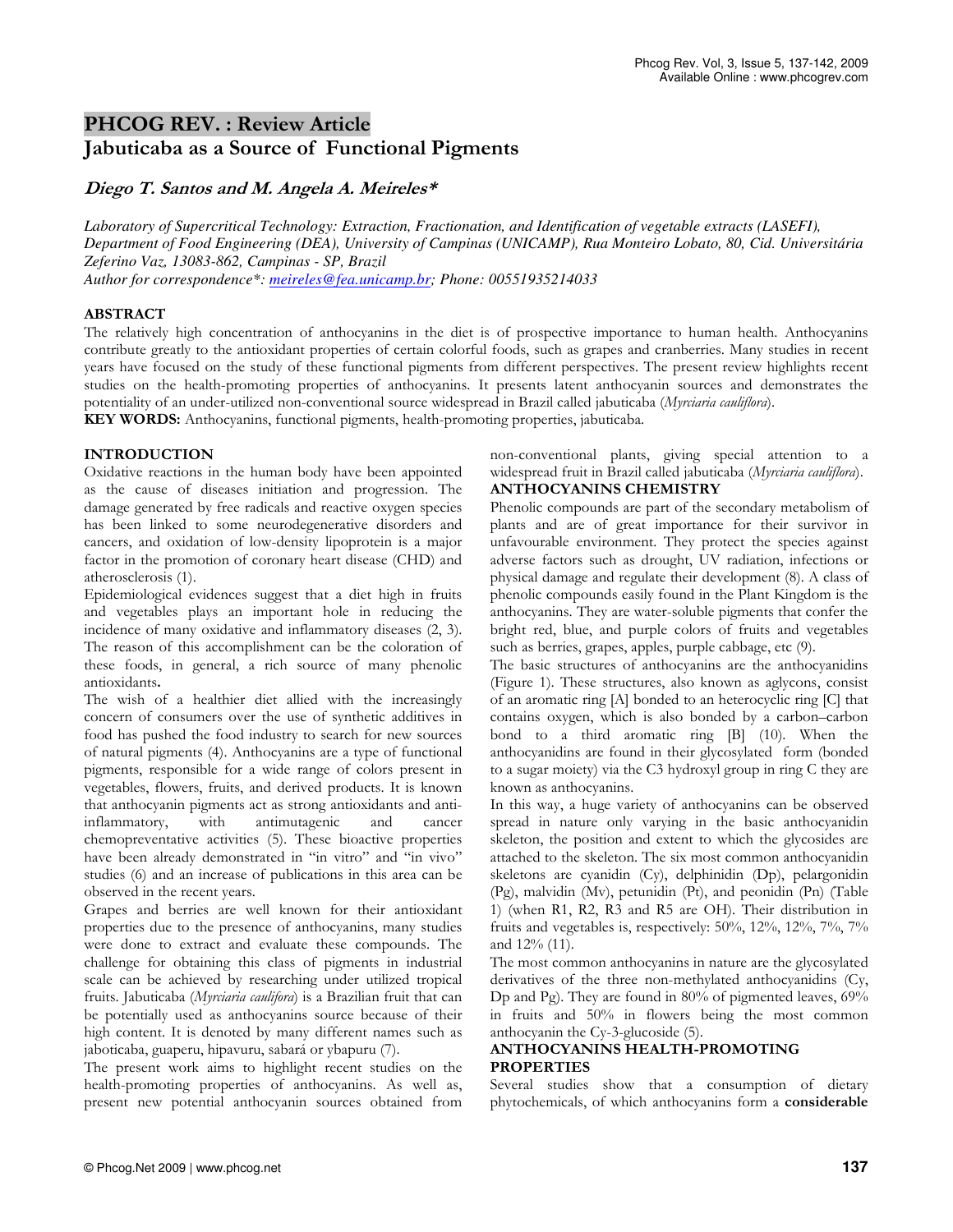

| Name (when R1, R2, R3 and R5 are OH) | R <sub>4</sub>   | R <sub>6</sub> |
|--------------------------------------|------------------|----------------|
| Cyanidin                             | OН               | Н              |
| Delphinidin                          | OН               | ΟH             |
| Pelargonidin                         | H                | H              |
| Malvidin                             | OCH3             | ОСН            |
| Petunidin                            | OCH <sub>3</sub> | OH             |
| Peonidin                             | OCH3             | Н              |

| Figure 1: Structural identification of anthocyanidins (aglycons) |  |  |
|------------------------------------------------------------------|--|--|
|                                                                  |  |  |

| Table 1: Sources of anthocyanins |                                        |                      |  |  |
|----------------------------------|----------------------------------------|----------------------|--|--|
| Source                           | Anthocyanins (mg/100g of fresh weight) | References           |  |  |
| Baguaçu                          | 596,4-577,7                            | (33)                 |  |  |
| Bilberry                         | 214.7-698                              | $(34-36)$            |  |  |
| Blackcurrant                     | 128-476                                | $(37-39)$            |  |  |
| <b>Black Bean</b>                | 24.1-44.5                              | (40)                 |  |  |
| <b>Black Olives</b>              | 42-228                                 | (36)                 |  |  |
| <b>Black Rice</b>                | $10 - 493$                             | (41)                 |  |  |
| Blackberry                       | 82.5-325.9                             | $(42 - 44)$          |  |  |
| Blueberry                        | 25-495                                 | $(34, 35, 45-48)$    |  |  |
| Cherry                           | $2 - 450$                              | (49)                 |  |  |
| Chokeberry                       | 311.02-1480                            | (8, 34, 39, 50, 51)  |  |  |
| Cranberry                        | 19.8-140                               | (39, 51, 52)         |  |  |
| Crowberry                        | 360                                    | (51)                 |  |  |
| Eggplant                         | $8 - 85$                               | (39, 51)             |  |  |
| Jambolão                         | 108,8-386                              | (33, 53)             |  |  |
| Jabuticaba                       | 310-315                                | (53)                 |  |  |
| Pomegranate (juice)              | 600-765                                | (54)                 |  |  |
| Port Wine                        | 14-110                                 | (38)                 |  |  |
| Purple Corn                      | 1642                                   | (55)                 |  |  |
| Raspberry                        | 19-687                                 | (39, 42, 44, 56, 57) |  |  |
| Red Cabbage                      | 24,2-322                               | (39)                 |  |  |
| Red Grape                        | 30-750                                 | (29, 58, 59)         |  |  |
| Red Onion                        | 23.3-48.5                              | (39, 60)             |  |  |
| Red Radish                       | 100-154                                | (39, 61)             |  |  |
| Rhubarb                          | $4 - 200$                              | (38, 51)             |  |  |
| Strawberry                       | 19-55                                  | (62, 63)             |  |  |

# © Phcog.Net 2009 | www.phcog.net **138**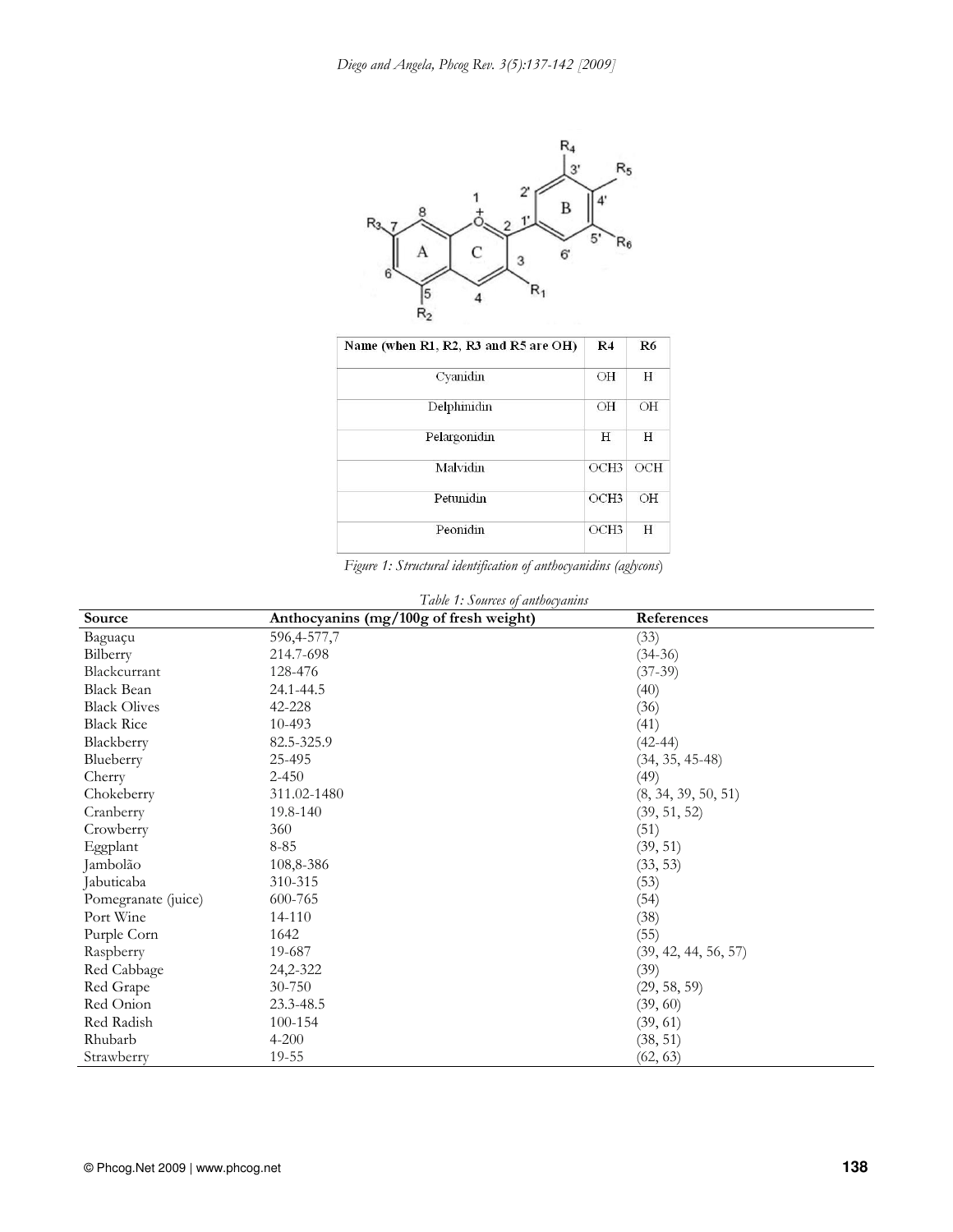Table 2: Articles that have mentioned and/or shown the potential of Jabuticaba as a source of functional pigments published in journals indexed in the Web of Science and Scopus database

| Title                                                                                                                           | Year | Reference |
|---------------------------------------------------------------------------------------------------------------------------------|------|-----------|
| Carbohydrates, Organic-Acids and Anthocyanins of Myrciaria-Jaboticaba-Berg                                                      | 1972 | (67)      |
| Growth Relations and Pigment Changes in Developing Fruit of Myrciaria Jaboticaba                                                | 1996 | (70)      |
| Anthocyanin Antioxidants from Edible Fruits                                                                                     | 2004 | (1)       |
| Application of Tristimulus Colorimetry to Optimize the Extraction of Anthocyanins from Jaboticaba (Myricia<br>Jaboticaba Berg.) | 2005 | (4)       |
| Blue Sensitizers for Solar Cells: Natural Dyes from Calafate and Jaboticaba                                                     | 2006 | (71)      |
| Bioactive Depsides and Anthocyanins From Jaboticaba (Myrciaria cauliflora)                                                      | 2006 | (68)      |
| Quantitative Analysis af Antiradical Phenolic Constituents from Fourteen Edible Myrtaceae Fruits                                | 2008 | (2)       |

part, may promote several health benefits. Due to their biological activity, in particular their antioxidant and antiinflammatory activities, a reduction in the risk of cardiovascular disease, diabetes, cancer, an increase of the cognitive performance, and others can be achieved (12-15).

#### Prevention of Cardiovascular Diseases

Prevention of cardiovascular diseases is possibly the most studied effect of anthocyanins in the organism and the one for which a great quantity of epidemiological evidence exists. This class of phenolic compounds is capable of acting on different cells involved in the development of atherosclerosis, one of the leading causes to cardiovascular dysfunction (16).

#### Anti-diabetes Effects

According to some studies anthocyanins may also prevent type 2 diabetes and obesity. They affect the intestinal glucose absorption by retarding the release of glucose during digestion, insulin level/secretion/action and lipid metabolism "in vitro" and "in vivo". These phytochemicals were found to be potent inhibitors of starch digestion, and effective inhibitors of the a-glucosidase/maltase activity (17).

## Anticancer Activity

Although it is not certain that anthocyanins intake reduces cancer risk in humans, the antioxidative capacity of these functional pigments is well known. Studies suggest that anthocyanins intake may reduce oxidative damage. A study performed in Germany showed that individuals who consumed an anthocyanins/polyphenolics-rich fruit juice had reduced oxidative DNA damage and a significant increase in reduced glutathione when compared to controls (18).

## Anti-inflammatory Effects

Beneficial immune responses have been shown in human endothelial cells upon exposure to anthocyanins. The property of reducing the oxidative damage is the manly reason of these results, as inflammation processes are usually accompanied by excessive production of reactive oxygen and nitrogen metabolites. The anti-inflammatory effects could be confirmed by analyzing the compound metabolites at doses and comparing to those found in plasma after fruits anthocyaninsrich administration (19).

#### Protective Effect Against Hepatic Damage

Anthocyanins have shown to be effective in liver protection from hepatotoxicity induced by tert-butyl hydroperoxide (t-BHP) in studies with rats. These pigments decreased the serum levels of alanine and aspartate aminotransferase and reduced oxidative liver damage (20). In rats in which hepatic

## Beneficial Effects in Cognitive Performance

Several studies performed in animals have shown that anthocyanins can increase the cognitive performance, and also protect the brain function by reducing oxidative ischemic damage and enhancing memory (13, 15, 22).

injury was induced by the administration of D-galactosamine the anthocyanins also demonstrated this protective effect (21).

## Protective Effect on Gastric Damage

The protective effect of anthocyanins on gastric damage is closely related with the capacity of this group of flavonoids to prevent or diminish the inflammatory process. It is known that inflammation implicates, at least initially, in processes of gastric injury. Studies have shown that cyanidin protects gastric mucosa from the damage caused by aspirin (23).

#### Cell Regeneration Properties

Mucopolysaccharides are important to maintain the integrity of both perivascular tissue and the basal membrane. Anthocyanins were reported to induce active phagocytosis of pigment material and intense cell regeneration in "in vitro" studies using endothelial cells from human umbilical cord (24). A growth promoting activity on fibroblasts and on smooth muscle cells was also reported in the same study. The regeneration of the cellular component of the vessel wall and of the perivascular tissues may be aid by anthocyanins intake, due to their stimulating effect on mucopolysaccharides.

#### Beneficial Ocular Effects

Anthocyanins have demonstrated a beneficial impact on the circulatory system improving the microcirculation of the blood and consequently improving vision at dusk and at night. Owing to those properties, anthocyanins have been applied in the production of ophthalmic preparations for research purposes (25).

#### Protective Effect Against Collagen Degradation

Elastase is an important proteolytic enzyme involved in the degradation of collagen and other components of the extravascular matrix in certain pathological conditions such as atherosclerosis, pulmonary emphysema, and rheumatoid arthritis. "In vitro" assays have demonstrated the ability of anthocyanins to inhibit these enzymes acting as a protection against collagen degradation. It is believed that anthocyanins interact with collagen metabolism by cross-linking collagen fibers and making them more resistant to collagenase action (26).

#### SOURCES OF ANTHOCYANINS

Pigments of plant materials have called the attention of scientists and the food industry in the last decades as source of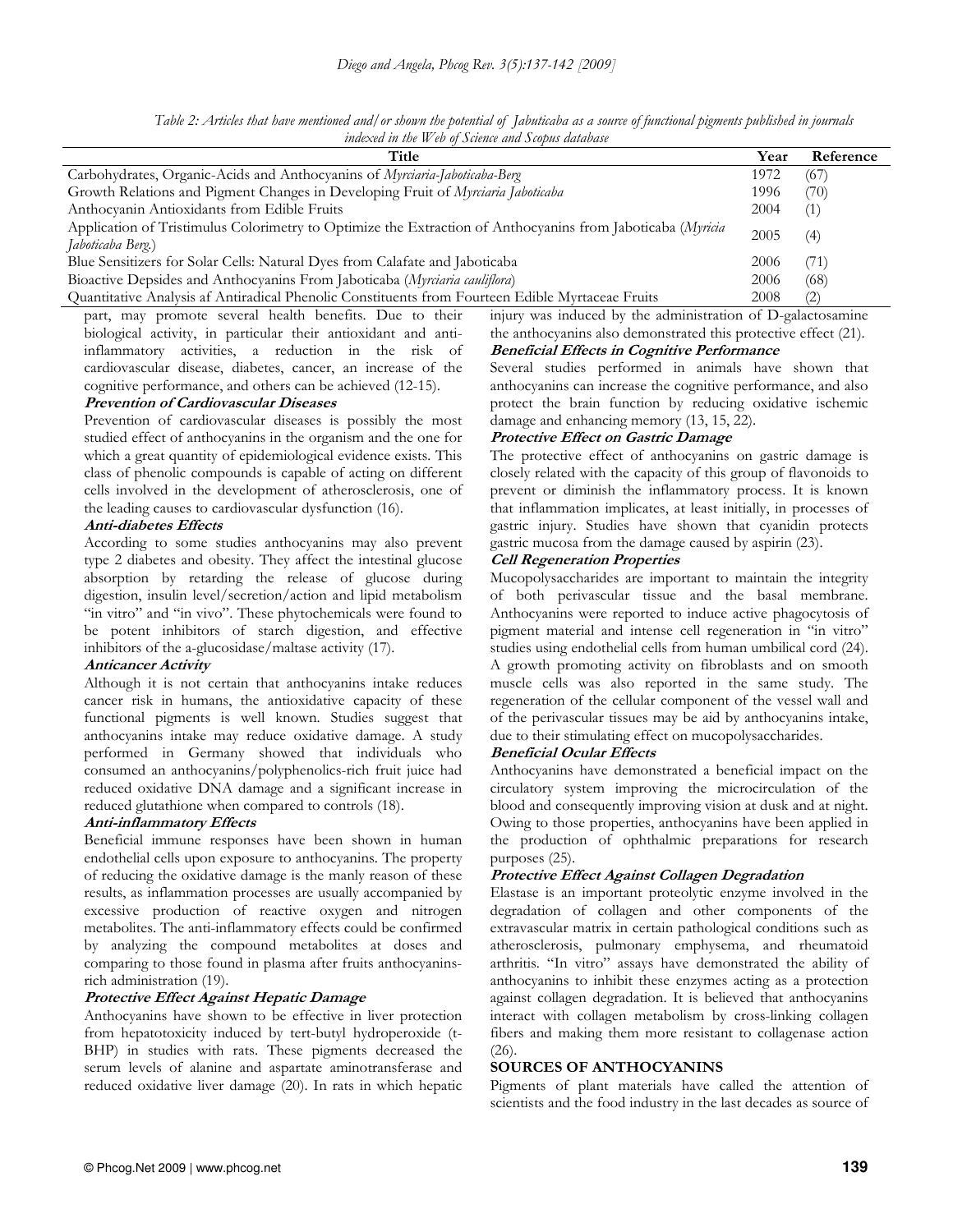extracts with biological properties. The coloration blue, red and purple found in many fruits, vegetables and leaves are of great interest since they are potential sources of anthocyanins extracts. This interest has increased lately, since, these pigments can be used as an alternative to artificial food colorants and also, because they are bioactive compounds.

Anthocyanins functions in plants are similar to the general functions of all flavonoids: antioxidant functions, photoprotectors, defence mechanisms, and other ecological functions (symbiotic phenomena). Since they give colour to different parts of plants, they also play an interesting role in the reproductive mechanisms: found in flowers, they serve to attract pollinators and in seeds and fruits to attract seed disseminators (27).

Anthocyanins pigments are usually extracted from plant materials with an organic solvent. The most common is ethanol and methanol containing a small amount of acid with the objective of obtaining the flavylium cation form, which is red and stable in a highly acid medium. However, acid may cause partial hydrolysis of the acyl moieties in acylated anthocyanins (28).

Recently, new techniques have been introduced for anthocyanins extraction from different sources, such as pressurized liquid extraction (29), sub and supercritical fluid extraction (30), ultrasound assisted extraction, high hydrostatic pressure or pulsed electric fields (31) and others.

The main sources of anthocyanins are red fruits, mostly berries and red grapes, cereals, mainly the purple maize, and vegetables (28, 32). Other potential sources of this nutraceutical (Table 1) should be analyzed for commercial proposes, since some plants can be found in great quantities and the extraction of the bioactive compound is facilitated as it is located in the external tissues of the plants.

Table 1 presents the concentration of anthocyanins from various sources using different extraction methods employing several solvents, and quantified by different anthocyanins quantification methods. The wide range of anthocyanins concentration obtained from the same source can be associated to the different extraction methods and also to different external and internal factors of the plant growth, such as genetic and agronomic factors, intensity and type of light, temperature and processing and storage of these agricultural matters (17).

Environmental conditions are known to induce the accumulation of anthocyanin pigments in the major groups of higher plants, light and temperature factors being the most studied ones. In the fruit of many crops such as grape, peach, strawberry, eggplants and lychee, anthocyanin synthesis is enhanced by sunlight and by cold weather (64, 65).

There are many other sources of anthocyanins-rich plants around the world such as fruits (in general their skins), flowers, stems, leaves and roots known and unknown until now. It is interesting to note the relevance of some under industrial utilized tropical fruits as potential source of anthocyanins. One of these is the Brazilian fruit called Jabuticaba (Myrciaria cauliflora).

## JABUTICABA AS A POTENTIAL SOURCE IN BRAZIL

Jabuticabeira (Myrciaria cauliflora [Myrtaceae]) is a tree that grows mainly in Brazil, most frequently in the states of São Paulo, Minas Gerais, Rio de Janeiro, and Espírito Santo (66). This specie is often cultivated in home gardens, small-scale agricultural plots, or wild-harvested. They are primarily eaten fresh and can be found in local markets; they are also used to make jams, desserts, wines, liquors, and vinegars due to their short shelf life, usually 3 to 4 days after harvesting the fruits begin to ferment (7).

Jabuticaba is grape-like in appearance and texture, although its skin is thicker and tougher. This fruit has a dark purple to almost black skin color due to a high content of anthocyanins  $(310-315 \text{ mg} / 100 \text{ g}$  of fresh weight) that covers a white gelatinous flesh inside (53, 67). It is 3 to 4 cm in diameter and carries from one to four large seeds. The fruits are born directly on the main trunks and branches of the plant, lending to a distinctive appearance to the fruiting tree (68).

Even with few studies reported in the literature and a yet not well known phytochemistry of this fruit, its sun-dried skins is traditionally used as a treatment for hemoptysis, asthma, diarrhea and chronic inflammation of the tonsils (69).

In a careful literature survey it was found only 7 articles that linked the jabuticaba fruit to its anthocyanins pigments published in journals indexed by the Web of Science and Scopus database (Table 2). Of these, only 4 mentioned and/or showed the potential of this Brazilian fruit as a source of functional pigments (Table 2).

The first one (reference number 67 of Table 2) was published in 1972 and its aim was to determine the concentration and type of anthocyanins in the jabuticaba jam process. The anthocyaninc extracts were purified and separated using thin layer chromatography. The chromatography and chemical properties (easy degradation) of these pigments supplied the first indication about the structure of the two isolated pigments (Peonidin and Peonidin-3-monoglucoside).

The other 2 papers (references 2 and 4 in Table 2) focused on the quantitative analysis of anthocyanins from jabuticaba.

In reference number 68 more attention was given to the identification of the anthocyanins present in jabuticaba and their antiradical activities. A new depside, jaboticabin, together with 17 known compounds were isolated from the jabuticaba skin in this study.

The last 3 papers (references 70, 1, and 71 in Table 2) focused on different aspects on the development of jabuticaba. The first reference (70) discusses the accentuated increase of anthocyanins concentrations at the end of the fruit growth cycle. The second one (1) evaluates the antioxidant activity of aqueous extract from jabuticaba. And the last paper (71) uses the jabuticaba skin extracts as semiconductor sensitizer for solar energy production. In this paper the results showed a successful conversion of visible light into electricity by using anthocyanins dye as wide band-gap semiconductor sensitizer in dye-sensitized solar cells.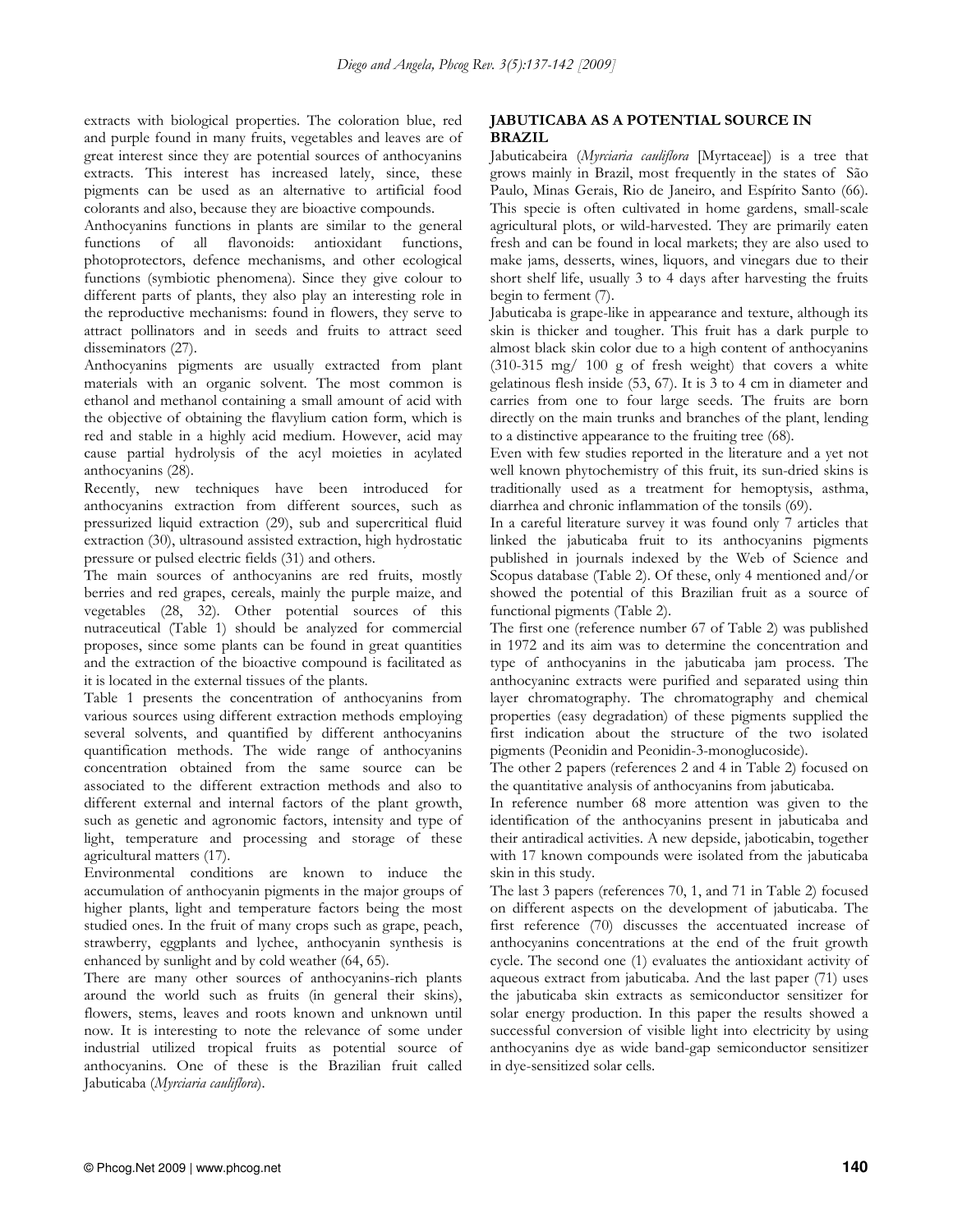## **CONCLUSION**

This review has summarized some important papers that confirm that besides color, anthocyanins have properties that are beneficial to human health, with potential physiological effects such as anticancer, vasoprotective, anti-inflammatory, hepatoprotective, among others.

Tropical under utilized fruits as jabuticaba (Myrciaria cauliflora) in Brazil has demonstrated to be a good option of nonconventional sources of anthocyanins as natural food colorings due to their dark purple skins rich in anthocyanins (310-315 mg/ 100g of weight fresh). However, there is still a lack of information in the literature (just 4 papers published in journals indexed in the Web of Science and Scopus data) to promote this Brazilian fruit as a potential source of functional pigments.

#### ACKNOWLEDGEMENTS

The authors gratefully acknowledge the financial support of CNPq (Conselho Nacional de Desenvolvimento Científico e Tecnológico), Brazil.

#### REFERENCES

- 1. L.S. Einbond, K.A. Reynertson, X. Luo, M.J. Basile and E.J. Kennelly. Anthocyanin antioxidants from edible fruits. Food Chemistry. 84(1): 23-28 (2004).
- 2. K.A. Reynertson, H. Yang, B. Jiang, M.J. Basile and E.J. Kennelly. Quantitative analysis of antiradical phenolic constituents from fourteen edible Myrtaceae fruits. Food Chemistry, 109(4): 883-890 (2008).
- 3. I.C.W. Arts and P.C.H. Hollman. Polyphenols and disease risk in epidemiologic studies 1-4. American Journal of Clinical Nutrition. 81: 317S -325S (2005).
- 4. C. Montes, I.M. Vicário, M. Raymundo, R. Fett and F.J. Heredia. Application of tristimulus colorimetry to optimize the extraction of anthocyanins from Jaboticaba (Myricia Jaboticaba Berg.). Food Research International. 38(8-9): 983-988 (2005).
- 5. J. Kong, L. Chia, N. Goh, T. Chia and R. Brouillard. Analysis and biological activities of anthocyanins. Phytochemistry. 64(5): 923-933  $(2003)$ .
- 6. F. Galvano, L. La Fauci, G. Lazzarino, V. Fogliano, A. Ritieni, S. Ciappellano, N.C. Battistini, B. Tavazzi and G. Galvano. Cyanidins: metabolism and biological properties. The Journal of Nutritional Biochemistry. 15(1): 2-11 (2004).
- 7. W. Popenoe, Manual of tropical and subtropical fruits, (Macmillan, New York, 1974) 474.
- 8. S. Benvenuti, F. Paellati, M. Melegari and D. Bertelli. Polyphenols, anthocyanins, ascorbic acid, and radical scavenging activity of Rubus, Ribes, and Aronia. Journal of Food Science. 69: 164-169 (2004).
- 9. L. Wang and G.D. Stoner. Anthocyanins and their role in cancer prevention. Cancer Letters. 269(2): 281-290 (2008).
- 10. I. Konczak and and W. Zhang. Anthocyanins-More Than Nature's Colours. Journal of Biomedicine and Biotechnology. 5: 239-240 (2004).
- 11. J.B. Harborne and R.J. Grayer, The anthocyanins. In: The flavonoids: advances in research since 1980. Chapmam & Hall, London; 1-20 (1988).
- 12. R.L. Prior and X. Wu. Anthocyanins: structural characteristics that result in unique metabolic patterns and biological activities. Free Radical Research. 40(10): 1014-1028 (2006).
- 13. T.H. Kang, J.Y. Hur, H.B. Kim, J.H. Ryu and S.Y. Kim. Neuroprotective effects of the cyanidin-3-O-β-d-glucopyranoside isolated from mulberry fruit against cerebral ischemia. Neuroscience Letters. 391(3): 122-126 (2006).
- 14. W. Shin, S. Park and E. Kim. Protective effect of anthocyanins in middle cerebral artery occlusion and reperfusion model of cerebral ischemia in rats. Life Sciences. 79(2): 130-137 (2006).
- 15. D. Barros, O. B. Amaral, I. Izquierdo, L. Geracitano, M.C.B. Raseira, A.T. Henriques and M.R. Ramirez. Behavioral and genoprotective effects of *Vaccinium* berries intake in mice. Pharmacology Biochemistry and Behavior. 84(2): 229-234 (2006).
- 16. S. Pascual-Teresa and M.T. Sanchez-Ballesta. Anthocyanins: from plant to health. Phytochemistry Reviews. 7(2): 281-299 (2008).
- 17. A. Dembinska-Kiec, O. Mykkänen and B. Kiec-Wilk. Antioxidant phytochemicals against type 2 diabetes. British Journal of Nutrition. 99: ES109-ES117 (2008).
- 18. T. Weisel, M. Baum, G. Eisenbrand, H. Dietrich, F. Will, J.P. Stockis, S. Kulling, C. Rüfer, C. Johannes and C. Janzowski. An anthocyanin/polyphenolic-rich fruit juice reduces oxidative DNA damage and increases glutathione level in healthy probands. Biotechnology Journal. 1: 388-397 (2006).
- 19. K.A. Youdim, J. McDonald, W. Kalt and J.A. Joseph. Potential role of dietary flavonoids in reducing microvascular endothelium vulnerability to oxidative and inflammatory insults. The Journal of Nutritional Biochemistry. 13(5): 282-288 (2002).
- 20. C. Wang, J. Wang, W. Lin, C. Chu, F. Chou and T. Tseng. Protective effect of Hibiscus anthocyanins against tert-butyl hydroperoxideinduced hepatic toxicity in rats. Food and Chemical Toxicology. 38(5): 411-416 (2000).
- 21. K. Han, M. Sekikawa, K. Shimada, M. Hashimoto, N. Hashimoto, T. Noda, H. Tanaka and M. Fukushima1. Anthocyanin-rich purple potato flake extract has antioxidant capacity and improves antioxidant potential in rats. British Journal of Nutrition.  $96: 1125-1133(2006)$ .
- 22. W. Shin, S. Park and E. Kim. Protective effect of anthocyanins in middle cerebral artery occlusion and reperfusion model of cerebral ischemia in rats. Life Sciences. 79(2): 130-137 (2006).
- 23. F. Galvano, L.L. Fauci, G. Lazzarino, V. Fogliano, A. Ritieni, S. Ciappellano, N.C. Battistini, B. Tavazzi and G. Galvano. Cyanidins: metabolism and biological properties. The Journal of Nutritional Biochemistry. 15(1): 2-11(2004).
- 24. F. Piovella, M.M. Ricetti, P. Almasio, C. Castagnola, M.P. Campagnoni, P. Gallotti, F.R. Feoli and E. Ascari. Characterisation and synthesis of some factor VIII related properties in cultured human endothelial cells Haematologica. 64(6): 714-725 (1979).
- 25. P.H. Canter and E. Ernst. Anthocyanosides of Vaccinium myrtillus (Bilberry) for Night Vision-A Systematic Review of Placebo-Controlled Trials. Survey of Ophthalmology. 49(1): 38-50(2004).
- 26. M. Jonadet, M.T. Meunier, J. Bastide and P. Bastide. Anthocyanosides extracted from Vitis vinifera, Vaccinium myrtillus and Pinus maritimus. I. Elastase-inhibiting activities "in vitro". II. Compared angioprotective activities "in vivo". Journal de Pharmacie de Belgique. 38(1): 41-46 (1983).
- 27. T. Tsuda, F. Horio and T. Osawa. The role of anthocyanins as an antioxidant under oxidative stress in rats. BioFactors. 13(1-4): 133-139 (2008).
- 28. M.T. Escribano-Bailón, C. Santos-Buelga and J.C. Rivas-Gonzalo. Anthocyanins in cereals. Journal of Chromatography A. 1054(1-2): 129-141(2004).
- 29. Z.Y. Ju and L.R. Howard. Effects of Solvent and Temperature on Pressurized Liquid Extraction of Anthocyanins and Total Phenolics from Dried Red Grape Skin. Journal of Agricultural and Food Chemistry, 51(18): 5207-5213 (2003).
- 30. Z.Y. Ju and L.R. Howard. Subcritical water and sulfured water extraction of anthocyanins and other phenolics from dried red grape skin. Journal of Food Science. 70(4): 270-276 (2005).
- 31. M. Corrales, S. Toepfl, P. Butz, D. Knorr and B. Tauscher. Extraction of anthocyanins from grape by-products assisted by ultrasonics, high hydrostatic pressure or pulsed electric fields: A comparison. Innovative Food Science & Emerging Technologies. 9(1): 85-91(2008).
- 32. J.B. Harborne (ed.) The flavonoids: Advances in research since 1986, (Chapman and Hall, London, 1993).
- 33. E.M. Kuskoski, A.G. Asuero, M.T. Morales and R. Fett. Frutos tropicais silvestres e polpas de frutas congeladas: atividade antioxidante, polifenóis e antocianinas. Ciência Rural. 36(4): 1283-1287 (2006).
- 34. J. Borowska and A. Szajdek. Antioxidant activity of berry fruits and beverages. Polish Journal of Natural Science. 14: 521-528 (2003).
- 35. R.L. Prior, G. Cao, A. Martin, E. Sofic, J. McEwen, C. O'Brien, N. Lischner, M. Ehlenfeldt, W. Kalt, G. Krewer and C.M. Mainland. Antioxidant capacity as influenced by total phenolic and anthocyanin content, maturity, and variety of Vaccinium species. Journal of Agricultural and Food Chemistry. 46: 2686-2693 (1998).
- 36. G. Mazza and E. Miniati, Anthocyanins in Fruits, Vegetables and Grains, (CRC Press, Boca Raton, 1993).